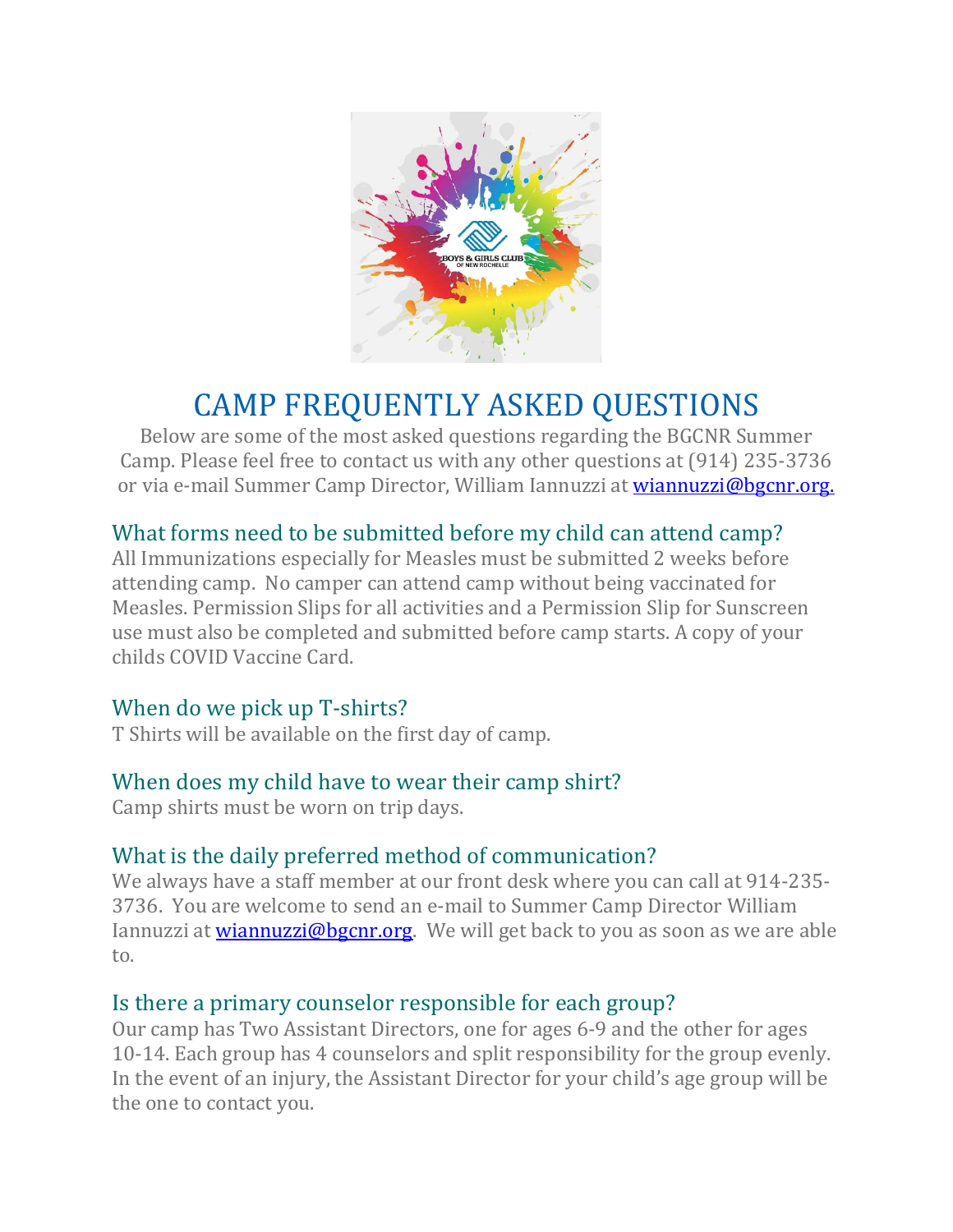# Do the belongings of the child stay with them all day via backpack or stored somewhere else?

There are designated spots for the campers to keep their backpacks in the game room. Please pack an icepack in your camper's lunch bag if it needs to remain cool. \*BGCNR is not responsible for lost items.

# If there's a heat advisory, are outside activities moved indoors?

We have access to two main areas outdoors, Feeney Park and Columbus School Field. If there is a heat advisory, we will move our campers indoors where air conditioning is available.

#### Does sunscreen get reapplied during the day?

1. We do not provide sunscreen for campers as it is a medication and some campers may have allergies to some ingredients in certain sunscreens. We also do not apply sunscreen on the campers. Each camper needs to bring his or her own.

2. We encourage campers to wear hats to protect their heads and shirts to protect their backs. This is especially important if your child has sun sensitivities.

# Can someone other than the listed contacts on registration pick up the child (say, parent of another camper for carpooling)?

We require written notification of an alternate pickup. Please e-mail us the name and relationship of the person picking up the camper, as early as possible (wiannuzzi@bgcnr.org). We will check the ID and sign the camper out of our program.

# Is there an email distribution list for parents for notifications, reminders, etc.?

Each week you will receive an email from the Director who will outline the events and trips for the campers.

What is the earliest drop off/latest pick up times? Early pick up ok? Normal camp hours are from 8:00AM-6:00PM. **We do not offer an early morning drop off option. Door will not open until 8:00am**. Early pick up is ok.

# How many trained first aid staff are with kids on premises?

Our entire staff is required to have basic First Aid and CPR training. Three staff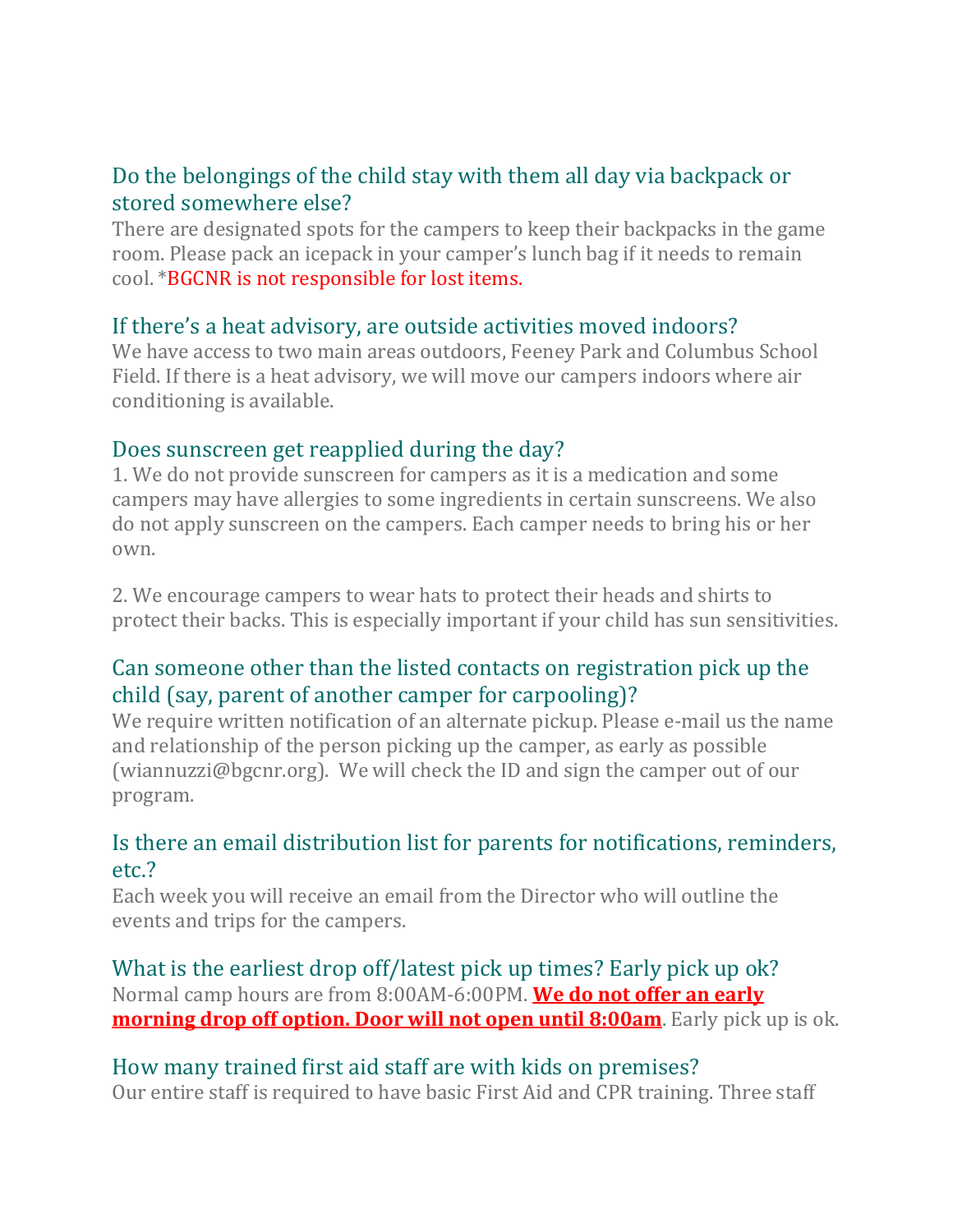members are also trained in Advanced First Aid. We have a few staff members who are also Lifeguard trained. For any serious injuries we will call 911 and alert the camper's parents.

# Where is medical room and AED located?

We have a medical room right outside the Directors office and is equipped with medical supplies, ice, and an AED device.

# Does medication have to be sent in daily or kept at camp for the duration of summer?

Medications such as Epi-Pens and inhalers are kept in the groups medical bag, which is carried by a counselor at all times. We do not recommend keeping such items in the camper's bags because they can be clear across the camp at any given time. We also require an Allergy Action Plan, which you can obtain through your camper's doctor.

# Do you have over-the-counter medication such as Advil, Tylenol, etc.? What is your prescribed medication procedure?

We do not administer any type of over the counter medication.

# What is the typical attire for water day activities happening at the Club?

An appropriate swim-suit and towel are needed. We recommend water shoes and recommend packing a plastic bag for the wet items and a change of clothes.

# If a child does not want to participate in water activities that day, who shall I notify?

Please inform a director at drop-off or e-mail the camp director [\(wiannuzzi@bgcnr.org\)](mailto:wiannuzzi@bgcnr.org)

# What is the procedure for notifying the parents of an emergency?

Our Assistant Directors have a child directory in their bags which contains the parents' contact information.

# Where is medication kept?

Medication is kept in the groups' medical bag which is carried by a counselor at all times.

# In case of a life threatening medical emergency where an Epi-Pen is used, what is the procedure for notifying parents & hospitalization?

The Epi-pen is administered, EMS are called, and then the parent is called.